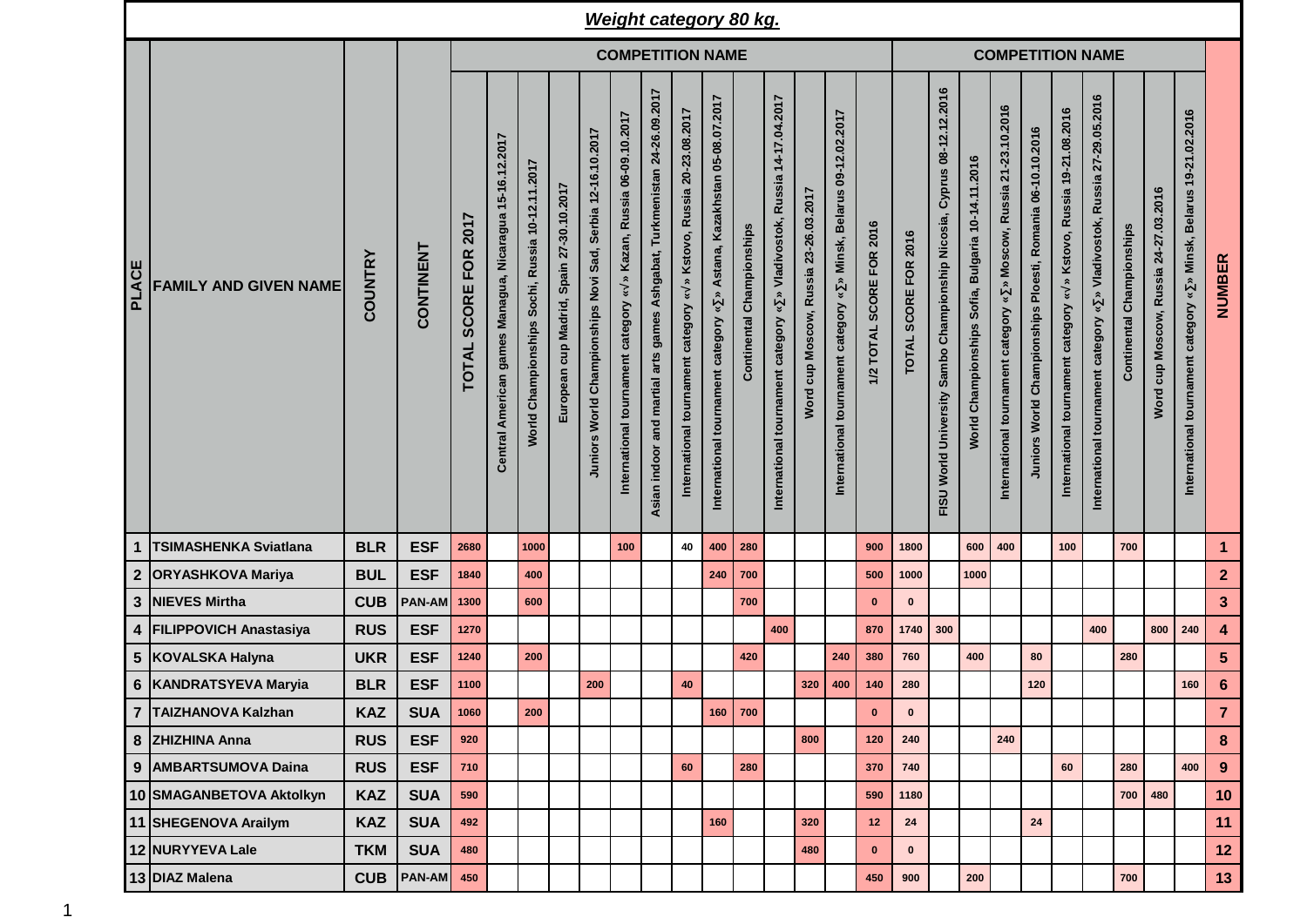| 14 LEONIDZE Irine          | <b>GEO</b> | <b>ESF</b>    | 430        |      |     |     |    |     |    | 140          |     |     | 290          | 580          |     | 160 |     |            |            |     | 420 |     |     | 14 |
|----------------------------|------------|---------------|------------|------|-----|-----|----|-----|----|--------------|-----|-----|--------------|--------------|-----|-----|-----|------------|------------|-----|-----|-----|-----|----|
| 14 ESANOVA Maftuna         | <b>UZB</b> | <b>SUA</b>    | 420        |      |     |     |    |     |    | 280          |     |     | 140          | 280          |     |     |     |            |            |     | 280 |     |     | 15 |
| 14 MULKIYEVA Mahri         | <b>TKM</b> | <b>SUA</b>    | 420        |      |     |     |    |     |    | 420          |     |     | $\mathbf 0$  | $\bf{0}$     |     |     |     |            |            |     |     |     |     | 16 |
| 14 TOVAR Andrelys          | <b>VEN</b> | <b>PAN-AM</b> | 420        |      |     |     |    |     |    | 420          |     |     | $\mathbf 0$  | $\bf{0}$     |     |     |     |            |            |     |     |     |     | 17 |
| 18 BRYANT Katy             | <b>CAN</b> | <b>PAN-AM</b> | 400        | 400  |     |     |    |     |    |              |     |     | $\bf{0}$     | $\mathbf{0}$ |     |     |     |            |            |     |     |     |     | 18 |
| 19 ADROVA Sofia            | <b>RUS</b> | <b>ESF</b>    | 360        |      |     |     |    |     |    |              | 240 |     | 120          | 240          |     |     |     |            |            | 240 |     |     |     | 19 |
| 20 MAFEGUIM Honorine       | <b>CMR</b> | <b>CAS</b>    | 350        |      |     |     |    |     |    |              |     |     | 350          | 700          |     |     |     |            |            |     | 700 |     |     | 20 |
| 21 KAZANTSEVA Natalia      | <b>RUS</b> | <b>ESF</b>    | 310        | 10   |     |     |    | 100 |    |              |     |     | 200          | 400          |     | 400 |     |            |            |     |     |     |     | 21 |
| 22 NECHAEVA Alisa          | <b>RUS</b> | <b>ESF</b>    | 300        |      | 300 |     |    |     |    |              |     |     | $\mathbf{0}$ | $\bf{0}$     |     |     |     |            |            |     |     |     |     | 22 |
| 22 SMUHUNOVA Valeryia      | <b>BLR</b> | <b>ESF</b>    | 300        |      |     |     |    |     |    |              |     |     | 300          | 600          | 120 |     |     |            |            |     |     | 320 | 160 | 23 |
| 24 AZIZOVA Aziza           | <b>TJK</b> | <b>SUA</b>    | 280        |      |     |     |    |     |    | 280          |     |     | $\mathbf 0$  | $\mathbf 0$  |     |     |     |            |            |     |     |     |     | 24 |
| 25 KLISYTE Gintare         | LTU        | <b>ESF</b>    | 260        |      |     |     |    |     |    |              |     | 160 | 100          | 200          |     | 200 |     |            |            |     |     |     |     | 25 |
| 26 SHIRIN-OOL Dolgar       | <b>RUS</b> | <b>ESF</b>    | 240        |      |     |     |    |     |    |              | 160 |     | 80           | 160          |     |     |     |            |            | 160 |     |     |     | 26 |
| 27 AMADOU Hadjara          | <b>NIG</b> | <b>CAS</b>    | 210        |      |     |     |    |     |    |              |     |     | 210          | 420          |     |     |     |            |            |     | 420 |     |     | 27 |
| 27 FUENTEALBA Cicilia      | <b>CHI</b> | <b>PAN-AM</b> | 210        |      |     |     |    |     |    |              |     |     | 210          | 420          |     |     |     |            |            |     | 420 |     |     | 28 |
| 27 MYDAROVA Guncha         | <b>TKM</b> | <b>SUA</b>    | 210        |      |     |     |    |     |    |              |     |     | 210          | 420          |     |     |     |            |            |     | 420 |     |     | 29 |
| 30 PYLYPENKO Nataliia      | <b>UKR</b> | <b>ESF</b>    | 170        |      |     | 80  |    |     |    |              |     |     | 90           | 180          | 180 |     |     |            |            |     |     |     |     | 30 |
| 31 SHOLING Merlissa        | <b>NED</b> | <b>ESF</b>    | 165        |      |     |     |    |     |    | 140          |     |     | 25           | 50           |     | 10  |     | 40         |            |     |     |     |     | 31 |
| 32 MARTSINKEVICH Anzhalika | <b>BLR</b> | <b>ESF</b>    | 160        |      |     |     |    |     |    |              |     | 160 | $\bf{0}$     | $\mathbf{0}$ |     |     |     |            |            |     |     |     |     | 32 |
| 32 TANG Wai li             | <b>MAS</b> | <b>SUA</b>    | 160        | 160  |     |     |    |     |    |              |     |     | $\bf{0}$     | $\mathbf{0}$ |     |     |     |            |            |     |     |     |     | 33 |
| 34 AIBEK Kyzy Kunduz       | <b>KGZ</b> | <b>SUA</b>    | 140        |      |     |     |    |     |    |              |     |     | 140          | 280          |     |     |     |            |            |     | 280 |     |     | 34 |
| 34 KAO Chia-jing           | <b>TPE</b> | <b>SUA</b>    | 140        |      |     |     |    |     |    | 140          |     |     | $\mathbf{0}$ | $\mathbf{0}$ |     |     |     |            |            |     |     |     |     | 35 |
| 34 TOUKOUR Samira          | <b>NIG</b> | <b>CAS</b>    | 140        |      |     |     |    |     |    |              |     |     | 140          | 280          |     |     |     |            |            |     | 280 |     |     | 36 |
| 37 KALUPINA Anna           | <b>RUS</b> | <b>ESF</b>    | 128        |      |     |     | 60 | 20  | 48 |              |     |     | $\bf{0}$     | $\mathbf{0}$ |     |     |     |            |            |     |     |     |     | 37 |
| 38 STOYANOVA Ilina         | <b>BUL</b> | <b>ESF</b>    | 120        |      |     | 120 |    |     |    |              |     |     | $\bf{0}$     | $\bf{0}$     |     |     |     |            |            |     |     |     |     | 38 |
| 38 TEMNIKOVA Lyudmila      | <b>RUS</b> | <b>ESF</b>    | 120        |      |     |     |    |     |    |              |     |     | $120$        | 240          |     |     |     | 200        | ${\bf 40}$ |     |     |     |     | 39 |
| 40 MASY Deborah            | <b>BEL</b> | <b>ESF</b>    | 90         | 10   |     |     |    |     |    |              |     |     | 80           | 160          | 120 |     |     | 40         |            |     |     |     |     | 40 |
| 41 AMAEVA Azman            | <b>KAZ</b> | <b>SUA</b>    | 80         |      |     |     |    |     | 80 |              |     |     | $\mathbf 0$  | $\mathbf 0$  |     |     |     |            |            |     |     |     |     | 41 |
| 41 GANBOLD Sarangoo        | <b>MGL</b> | <b>SUA</b>    | 80         |      |     |     |    |     |    |              |     |     | 80           | 160          |     | 160 |     |            |            |     |     |     |     | 42 |
| 41 KIM Nahyeoung           | <b>KOR</b> | <b>SUA</b>    | 80         |      |     |     |    |     | 80 |              |     |     | $\mathbf 0$  | $\mathbf 0$  |     |     |     |            |            |     |     |     |     | 43 |
| 41 KUSANOVA Zhanara        | <b>RUS</b> | <b>ESF</b>    | 80         |      |     |     |    |     |    |              |     |     | 80           | 160          |     |     | 160 |            |            |     |     |     |     | 44 |
| 41 NIKOLAENKO Daria        | <b>RUS</b> | <b>ESF</b>    | 80         |      |     |     |    |     |    |              |     |     | ${\bf 80}$   | 160          |     |     |     |            |            | 160 |     |     |     | 45 |
| 46 BRU Chloe               | <b>FRA</b> | <b>ESF</b>    | ${\bf 57}$ | $10$ |     |     |    |     |    | $\mathbf{7}$ |     |     | 40           | ${\bf 80}$   |     |     |     | ${\bf 80}$ |            |     |     |     |     | 46 |